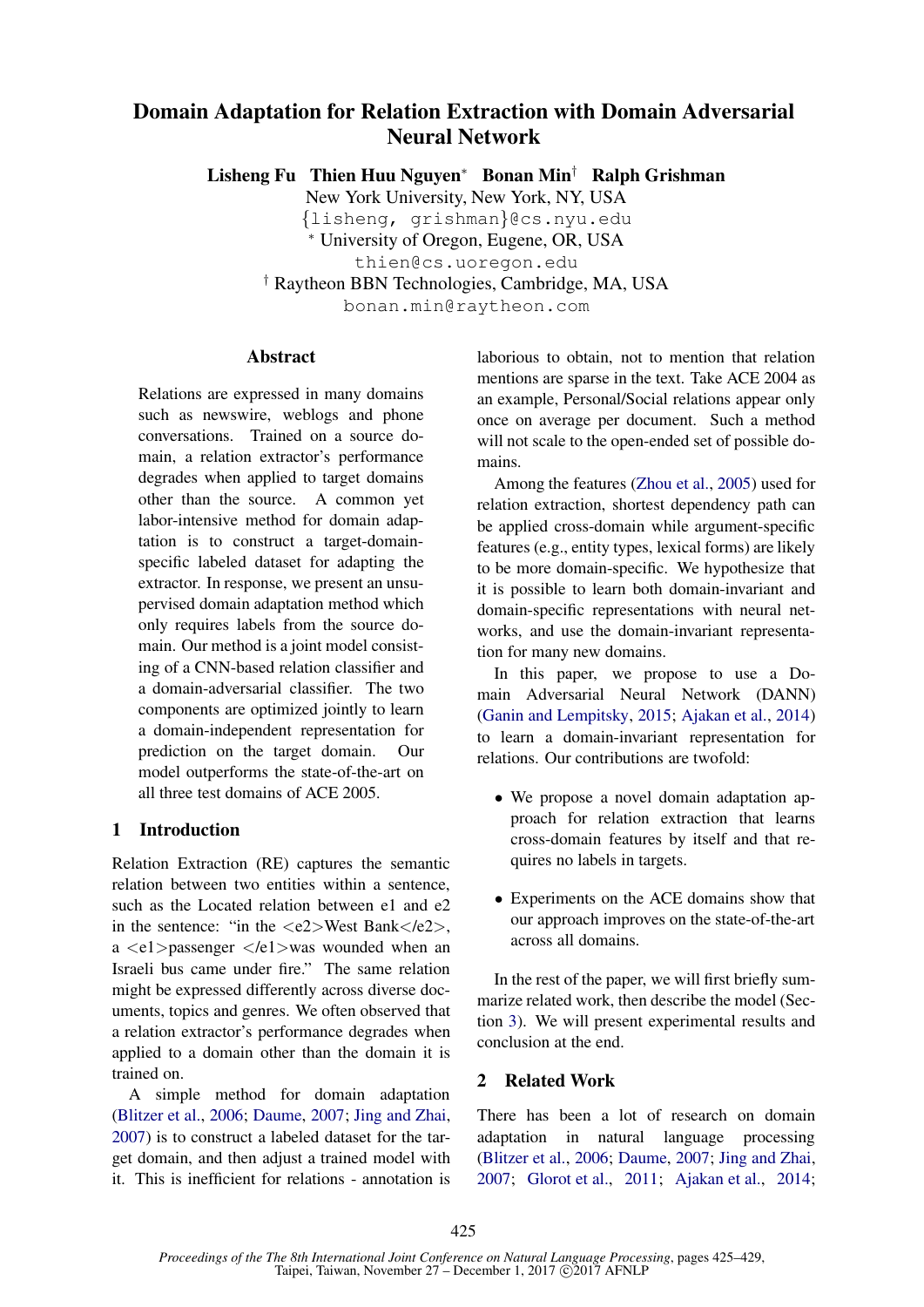Ganin and Lempitsky, 2015). Most of the existing domain adaptation methods are based on discrete feature representations and linear classifiers. There is also recent work on domain adaptation for relation extraction including feature-based systems (Nguyen and Grishman, 2014; Nguyen et al., 2014) and kernelbased system (Plank and Moschitti, 2013). Nguyen and Grishman (2014) and Nguyen et al. (2014) both require a few labels in the target domain. Our proposed method can perform domain adaptation without target labels.

Some other methods also do not have such requirement. Plank and Moschitti (2013) designed the semantic syntactic tree kernel (SSTK) to learn cross-domain patterns. Nguyen et al. (2015b) constructed a case study comparing feature-based methods and kernel-based models. They presented some effective features and kernels (e.g. word embedding).We share the same intuition of finding those cross-domain features, but our work differs from such previous work in that they manually designed those features and kernels while we automatically learn cross-domain features from unlabeled target-domain examples with neural networks. To our best knowledge, this is the first work on neural networks for domain adaptation of relation extraction.

## 3 Model

We formulate the relation extraction task as a classification problem over all entity pairs (relation candidates) in a sentence. The overall structure of the model is shown in Figure 1. The model will first convert a relation candidate into a fixed-length matrix, then uses a singlelayer Convolutional Neural Network (CNN) with dropout to learn its hidden representation repr. On top of repr, it uses two decoders: a fullyconnected layer with dropout for predicting the relation type (Zeng et al., 2014) (Section 3.1), and another decoder with domain adversarial neural network(Ganin and Lempitsky, 2015) to predict its domain. The additional domain-adversarial decoder is used to enforce the feature layer to be domain-invariant (Section 3.2).

## 3.1 CNN-based Encoder-Decoder Model for Relations

Each sentence is truncated or padded to a fixed length  $(l_s)$  of tokens. Each token of the text is then



Figure 1: Model architecture

represented as the concatenation of its word embedding, its position embedding and its entity type embedding. They form the input layer:

Word embedding: We use pre-trained word embedding from word2vec (Mikolov et al., 2013). The size of the embedding is  $|V| \cdot d_w$ , where  $|V|$ is the vocabulary size, and  $d_w$  is the embedding dimension.

Position embedding: For each token, we look up its two position embeddings from the two position embedding tables (randomly initialized) with its relative distances to the two arguments, respectively. The final embedding is the concatenation of the two. The size of one embedding table is  $(2·l<sub>s</sub> - 1)·d<sub>p</sub>$ , where  $l<sub>s</sub>$  is the sentence length, and  $d_p$  is the embedding dimension.

Entity type embedding: For each token, we look up its entity-type embedding from the entitytype embedding table. Tokens outside the two entity spans will be randomly initialized to the same non-entity vector. Tokens within the two arguments will be converted to the vector of the argument's entity type. The size of the embedding table is  $(|E|+1) * d_e$ , where  $|E|$  is the number of entity types, and  $d_e$  is the embedding dimension.

Chunk embedding: Similar to entity type, we have chunk embedding according to each token's chunk type. The size of embedding table is  $(|C| +$ 1)  $*d<sub>c</sub>$ , where |C| is the number of chunk types,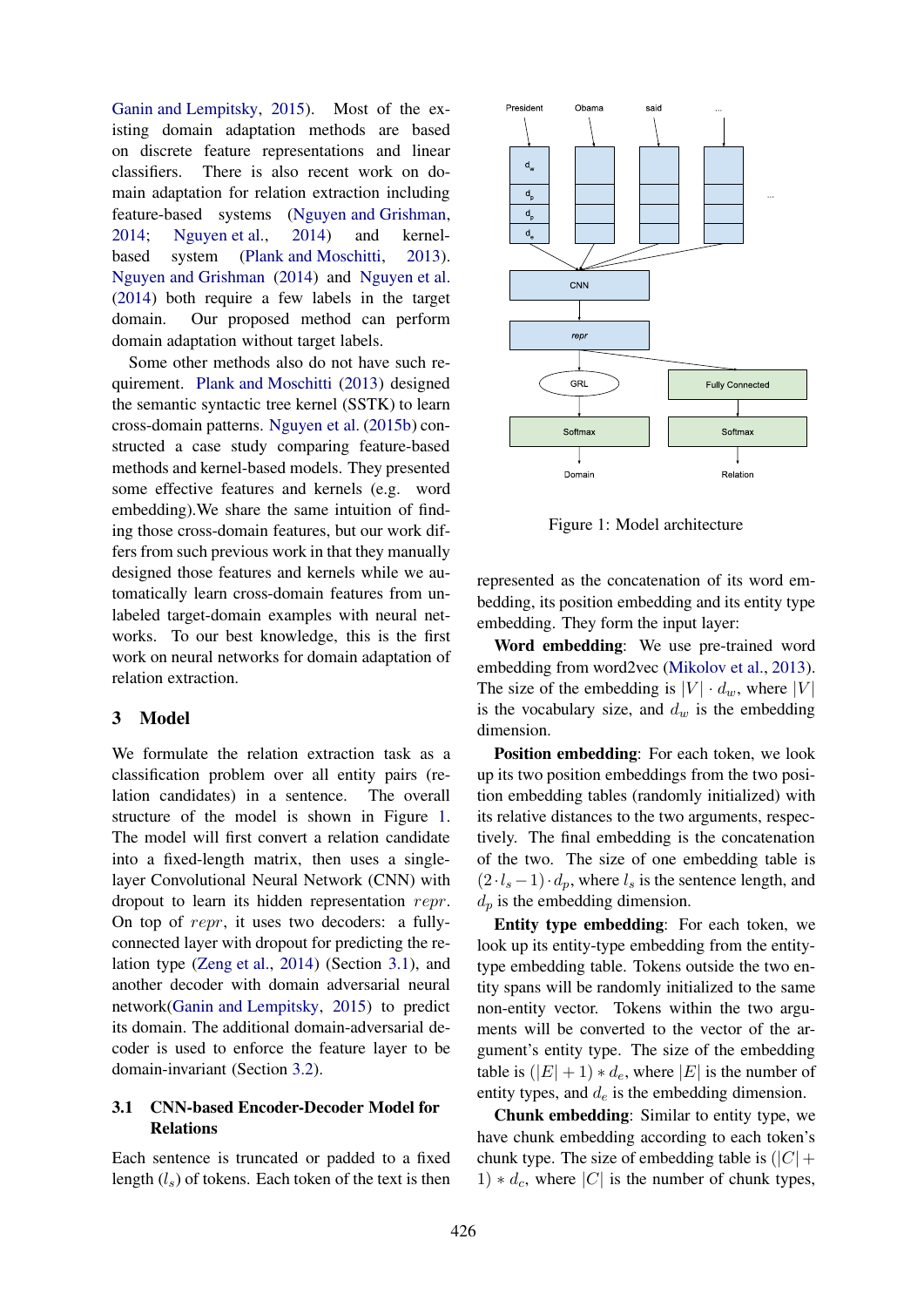and  $d_c$  is the embedding dimension.

On dep path embedding: For each token, we have a vector to indicate whether the token is on the dependency path between the two entities. The vector size is  $d_d$ .

The input layer is a matrix with size  $(d_w + 2 \cdot$  $d_p + d_e + d_c + d_d) \cdot l_s$ . A standard convolution layer with variable window sizes (feature maps) is applied on this, following by max-pooling and dropout. Each filter with the same window size has the same filter size. The output is the feature representation layer (repr) of size  $d_f \cdot |W|$ , where  $d_f$  is the filter size, and |W| is the size of the set of window sizes. We add fully connected layers to this feature representation with softmax to predict the relation type. The model is similar to that in (Nguyen and Grishman, 2016), but with fewer features.

#### 3.2 Domain Adversarial Neural Network

How does domain adaptation work without any labeled examples for the target domain? Following Ganin and Lempitsky (2015) and Ajakan et al. (2014), we use DANN to learn a representation that is more general across domains and eliminating source-only distinctive features that are easily learned with labeled source data.

It learns domain invariant features by jointly optimizing the underlying feature layer from the main learning task and the domain label predictor. In this case, the main learning task is the relation type prediction in Section 3.1. The domain label predictor is a binary classifier that discriminates whether the example is from source or target. The domain classifier consists of the gradient reversal layer (GRL) and a few fully connected layers. The GRL is defined as an identity function with reversed gradient for backpropagation. For input layer x:

 $GRL(x) = x, \frac{d}{dx}GRL(x) = -I$ 

where  $I$  is the identity matrix.

We use a binary cross-entropy loss for the domain classifier:

$$
L_{domain} = \sum_{i=0}^{N_s + N_t} \{d_i log(\hat{d_i}) + (1 - d_i) log(1 - \hat{d_i})\}
$$

where  $d_i \in \{0, 1\}$  is the domain label {source, target}, and  $N_s$ ,  $N_t$  stand for the number of examples in source and target.

The loss of the whole model is the linear combination of the task loss and the domain loss:

 $L = L_{relation} + \lambda \cdot L_{domain}$ 

where  $\lambda$  is the adaptation weight, and  $L_{relation}$ is the loss of the relation classifier.

During the training, half of the examples comes from the source and half of them comes from the target in a single batch. Only examples from source have relation labels, while both source and target examples have domain labels. As the result, the source part is used to calculate the relation loss  $L_{relation}$ . The whole batch is used to calculate the domain loss  $L_{domain}$ 

We choose the feature representation layer (repr) from the relation model (Section 3.1) as the input to GRL. During the training, while the parameters of the relation and domain decoders are both optimized to *minimize* their errors, the parameters of repr are optimized to *minimize* the loss of the relation decoder and to *maximize* (due to GRL) the loss of the domain classifier. The latter encourages domain-invariant features to emerge for domain adaptation.

In feature-based models, lexicon-level features are often domain-specific such as a person's name. e.g. word-level features that contain *Obama* and *US* can be indicators for employment relation. It is true in many news articles, but not in general. Instead of manually deciding whether to use the feature or not, we can use DANN to read the target domain text to make the decision depending on the domain.

#### 4 Experiements

#### 4.1 Dataset

We use the ACE 2005 dataset to evaluate domain adaptation by dividing its articles from its six genres into respective domains: broadcast conversation (*bc*), broadcast news (*bn*), telephone conversation (*cts*), newswire (*nw*), usenet (*un*) and weblogs (*w*l). Previous work (Gormley et al., 2015; Nguyen and Grishman, 2016) uses newswire (*bn* & *nw*) as the training set, half of *bc* as the development set, the other half of *bc*, *cts* and *wl* as the test sets. We use the same data split. Our model requires unlabeled target domain instances. To meet this requirement and avoid train-on-test, we also split *cts* and *wl* when adapting to them. For all three test domains, we use half of the dataset as the development set, and the other half as the test set (Table 1). We use the same training set and the same preprocessing. This results in 43,497 entity pairs for training. We also use the same label set which is expanded by creating two relation types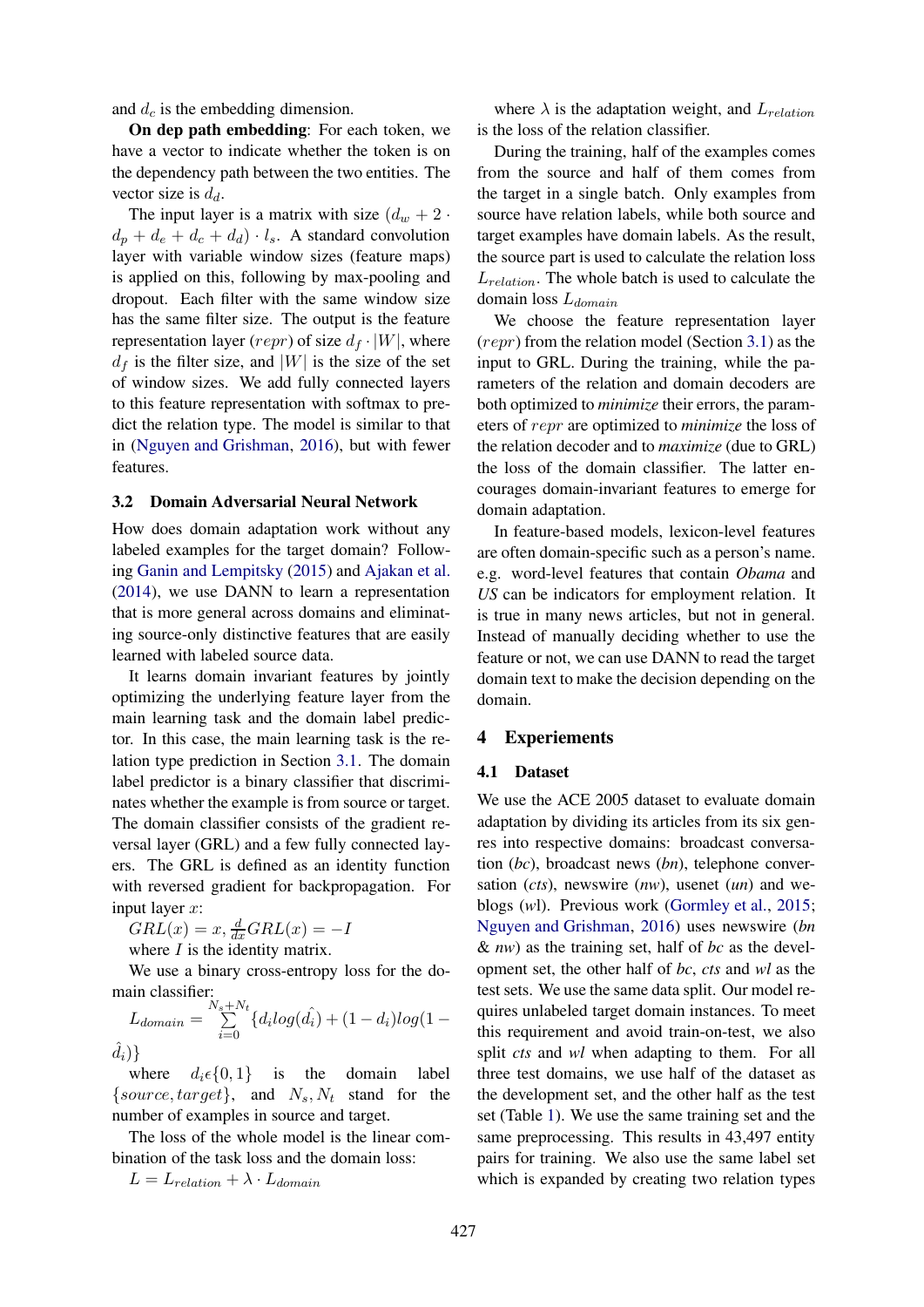for each asymmetric relation.

| <b>Split</b> | $bc+$   | wl             | cts                                                       |
|--------------|---------|----------------|-----------------------------------------------------------|
| train        | nw & bn | $\ln w \& b$ n | $\ln w \& b$ n                                            |
| dev          |         |                | half of bc $\vert$ half of wl $\vert$ half of cts $\vert$ |
| test         |         |                | half of bc   half of wl   half of cts                     |

Table 1: Data split for the experiments. †This data split is the same as several previous work

#### 4.2 Configuration and Hyperparameters

We use word embedding pre-trained on newswire with 300 dimensions from word2vec (Mikolov et al. 2013). We fix the word embeddings during the training because tuning did not show improvement. We follow Nguyen and Grishman (2016) to set the hyperparameters for CNN: the embedding sizes (Section 3.1)  $d_e$ ,  $d_p$ ,  $d_d$ ,  $d_c$ ,  $d_d$ , = 50, the max sentence length  $l_s = 50$ , the set of filter window sizes  $W = 2, 3, 4, 5$ , the number of filters for each window size  $d_f = 150$ , and the dropout rate to be 0.5. We use one fully connected layer with 300 dimensions for the relation decoder before the softmax layer. We only use a softmax layer for domain decoder. The learning rate is 0.001. We halve the learning rate every two epoches. We use Adam as the optimization method. The adaptation weight is tuned to be 0.1 using the dev set. For all scores, we run experiments 10 times and take the average.

#### 4.3 Evaluation

| <b>Method</b> | bc    | wl          | <b>cts</b> | avg   |
|---------------|-------|-------------|------------|-------|
| Gormley 2015  | 61.90 | N/A         | N/A        | N/A   |
| Nguyen 2016   | 63.26 | N/A         | N/A        | N/A   |
| <b>CNN</b>    | 64.44 | 54.58       | 57.02      | 58.64 |
| $CNN + DANN$  | 65.16 | 55.55 57.19 |            | 59.30 |

Table 2: Adaptation to the *bc* domain. F1 scores are reported on test sets with same splits. *p-value*  $< 0.01$  for bc CNN vs. CNN+DANN.

Our baseline CNN model achieved comparable performance to the state-of-the-art relation extraction methods (Table 2). Compared to (Gormley et al., 2015; Nguyen and Grishman, 2016), our baseline model already obtained higher score on *bc*. They also reported higher scores by ensemble with other models (feature-based or multiple neural net models) which is not directly comparable to a single model. Essentially, our model can also serve as one of the base models in the ensemble.

We trained DANN to read the development set of *bc* to adapt to this domain. Although the gain seems to be small, the improvement is statistically significant ( $p$ -value  $<$  0.01). We ran an instancebased sign test on the combination of the output of 10 experiments. We have 10 observations of each instance in the original dataset. we treat them as different examples when calculating the significance. While DANN improves *bc* significantly, we also want to find out how it works on other domains. In the original split used by previous work, *wl* and *cts* do not have dev and test split. We, therefore, created the data split by ourselves and compare the results to our own baseline model. We observe similar improvement on *wl*, but not on *cts*. By doing some feature engineering on the embedding layer, we found that the Chunk embedding and On dep path embedding improves the *cts* a lot. The model obtains 52.96 (without) and 57.02 (with) these embeddings. With DANN, it obtains 53.74 (+0.78) and 57.19 (+0.17). The effective hand-designed cross-domain features from the embedding layer could make the room for improvement smaller.

Given a group of documents, our approach is to let the DANN read more unlabeled documents from the same domain and train the relation decoder along with it. Then, we obtain a better model for this domain. This also means that we will have to train different models for different domains. Ideally, we would like to have a model that can work on all domains at the same time. To test this, we try to adapt to the three domains in the dataset at the same time. Under this setting, DANN reads unlabeled data from all three domains along with the supervised relation model. As the result (Table 3), the model tends to learn something in between. It performs better on *bc* and *wl*, but worse on *cts*. It is not very surprising since DANN will force the representation layer to be domain-invariant. To really lift the performance of all the domains with a single model, the model needs to capture some domain-specific representation as well. This would be hard to achieve without labels from the target domains, but still an interesting direction to investigate. Under the current situation, it would be better to train separate models that are adapted to each domain.